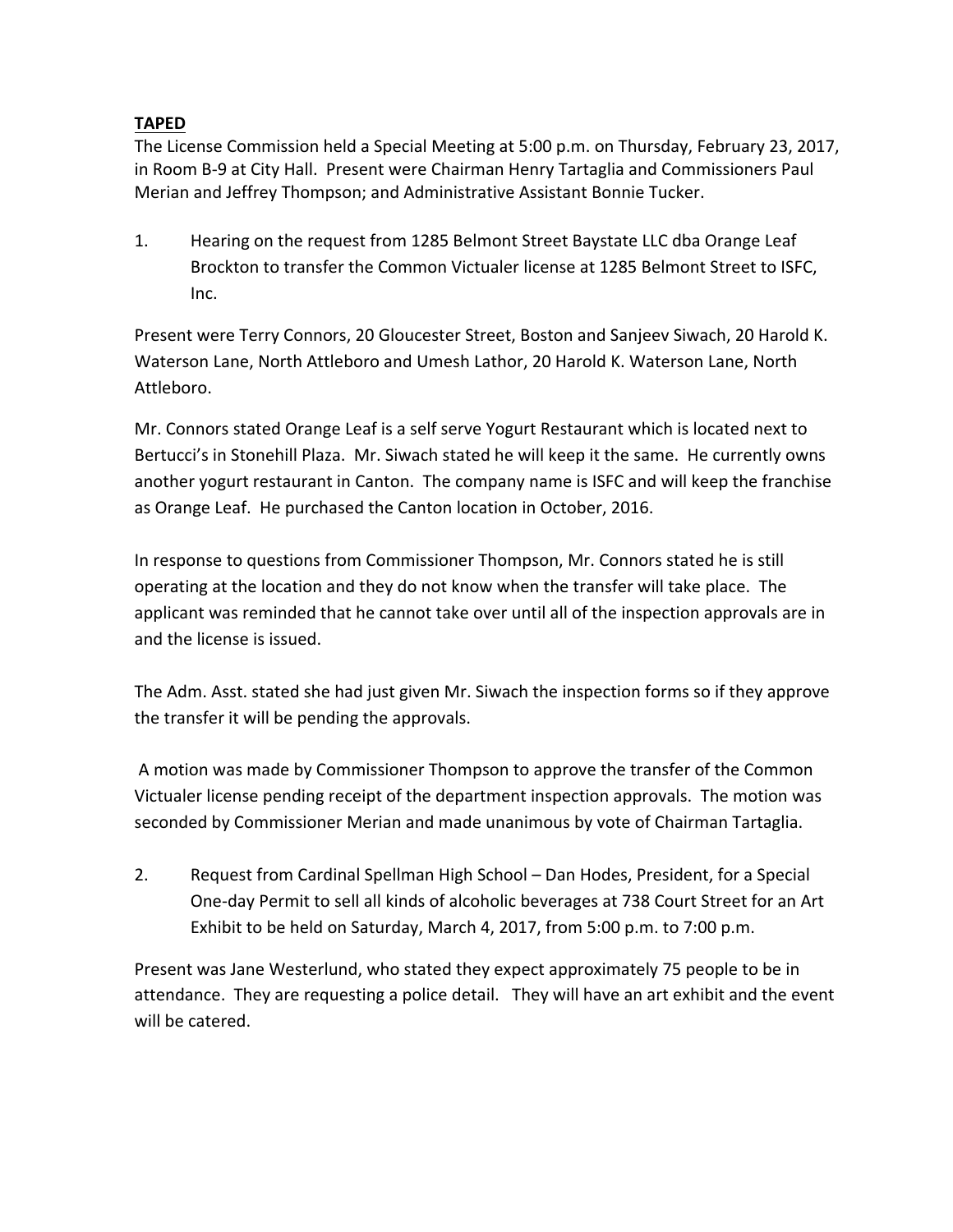A motion was made by Commissioner Merian which motion was seconded by Commissioner Thompson and made unanimous by vote of Chairman Tartaglia.

3. Any other business to properly come before the Commission.

 With no further business to come before the Commission, a motion was made by Commissioner Merian to adjourn the meeting. The motion was seconded by Commissioner Thompson and made unanimous by vote of Chairman Tartagliah.

**Respectfully submitted,** 

\_\_\_\_\_\_\_\_\_\_\_\_\_\_\_\_\_\_\_\_\_\_\_\_\_\_\_\_\_\_

 Henry Tartaglia Chairman

APPROVED:

Paul D. Sullivan, Commissioner

\_\_\_\_\_\_\_\_\_\_\_\_\_\_\_\_\_\_\_\_\_\_\_\_\_\_\_\_\_\_\_\_\_\_\_\_

\_\_\_\_\_\_\_\_\_\_\_\_\_\_\_\_\_\_\_\_\_\_\_\_\_\_\_\_\_\_\_\_\_\_\_\_

\_\_\_\_\_\_\_\_\_\_\_\_\_\_\_\_\_\_\_\_\_\_\_\_\_\_\_\_\_\_\_\_\_\_\_\_\_

\_\_\_\_\_\_\_\_\_\_\_\_\_\_\_\_\_\_\_\_\_\_\_\_\_\_\_\_\_\_\_\_\_\_\_\_\_

Joao DeAndrade, Commissioner

Harold C. Marrow, Jr., Commissioner

Paul Merian, Commissioner